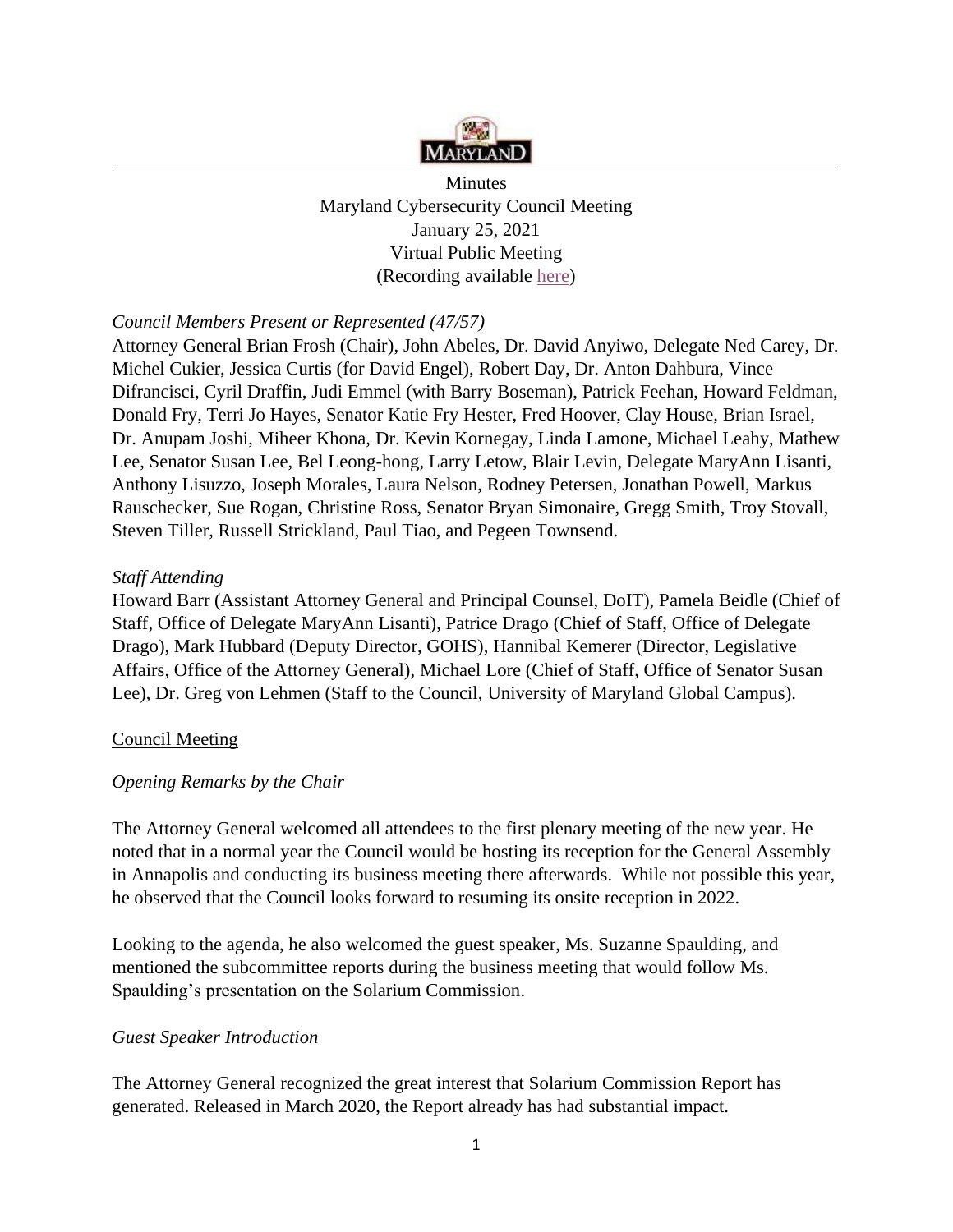He noted that Ms. Spaulding needed no introduction but summarized a number of highlights to her long career in and outside of government. He expressed his appreciation to Mr. Michael Lore, Senator Lee's Chief of Staff, for extending the invitation to Ms. Spaulding.

## *Presentation*

Ms. Spaulding thanked the Attorney General for his introduction and commended the Council for its whole-of-community approach to cybersecurity. She recognized the work of CHHS, NIST and the NSA in contributing to the Council's work.

Ms. Spaulding introduced her remarks on the Commission by discussing its composition and how this contributed to the work of the body and the early success in translating a quarter of its recommendations into law. Her remarks then covered three broad points:

- The new strategic approach taken by the Commission (underling principles and the six pillars of the strategy).
- The Commission's emphasis on strengthening the national response and recovery capabilities.
- Recommendations that aim to create incentives for the market to support better cybersecurity.

After her presentation, Ms. Spaulding's addressed a number of questions from Council members concerning:

- Supply chain security and any efforts to federate ISAOs (Mr. Clay House)
- How to increase costs to attackers (Mr. Brian Israel)
- Funding for education and training programs included in the FY2020 NDAA (Mr. Rodney Petersen)
- The Commission's position on defending forward and private companies hacking back as national security strategies (Dr. Anton Dahbura)
- Ms. Spaulding's assessment of the odds of getting a national consumer protection act as strong as California's (Senator Susan Lee)
- Whether the Commission's recommendations address the need for more coordination at the national level for incident response (Mr. Barry Boseman)
- The difficulty of gauging appropriate escalatory responses to cyber attacks (Dr. Anupam Joshi)

The Attorney General expressed his appreciation for Ms. Spaulding's presentation and her willingness to take questions from the Council. He noted that her remarks were most interesting and would contribute to the Council's work.

# Council Business Meeting

*Approval of minutes*. The Attorney General announced the presence of a quorum. He called for the minutes of the 14 October 2020 meeting, asking if there were any changes. On motions duly made and seconded, the minutes were approved without objection.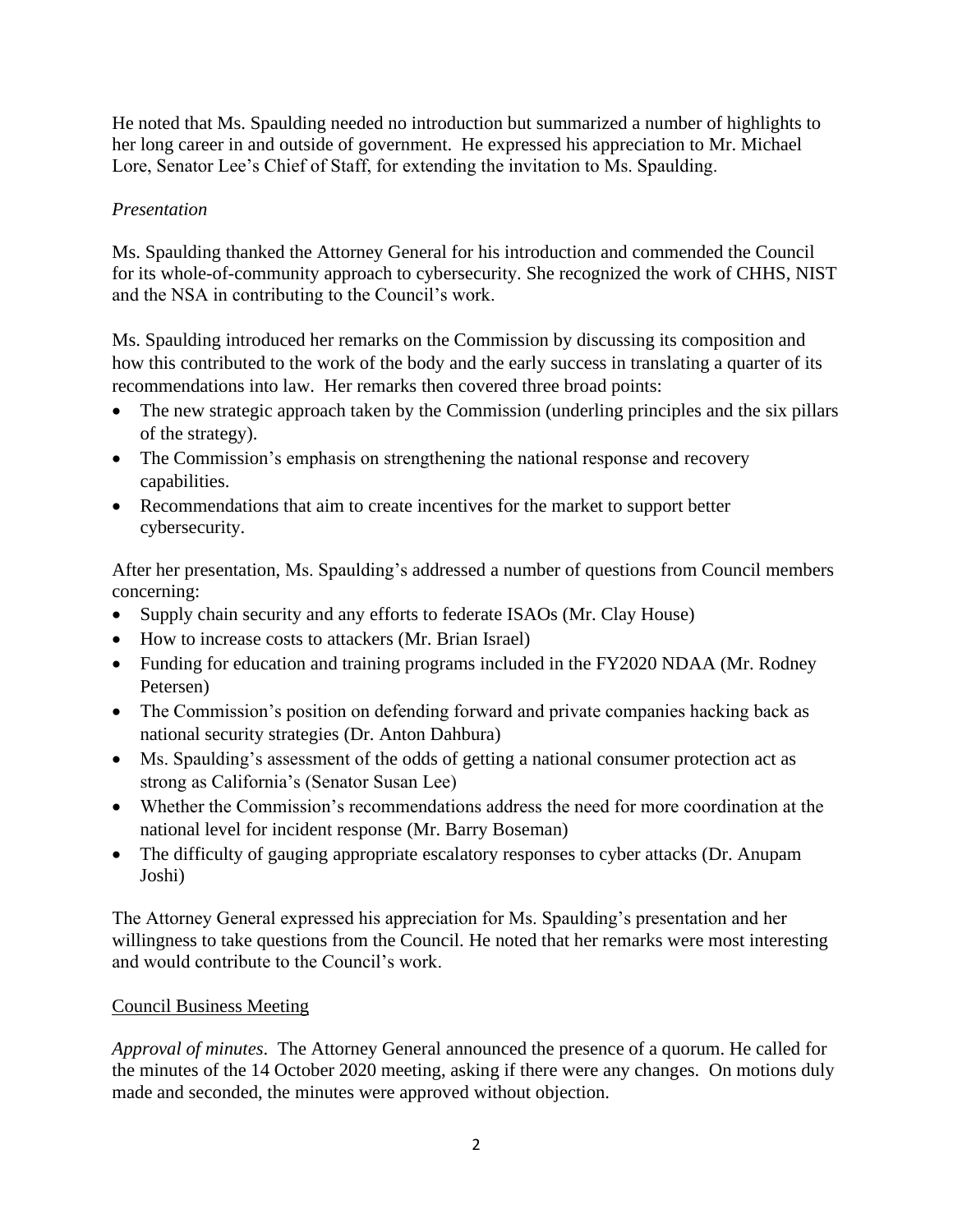*Updates.* The Attorney General mentioned that Judi Emmel will be retiring at the end of this month from her position as the Director of State and Local Affairs at the NSA. He thanked her for her faithful attendance at the Council's meetings and her contributions to the Council's work Her singled out her role in getting Mr. George Barnes as the Council's keynote last January. He also reminded the Council that she had worked for more than a year to advance an application from OAG for the NSA Fellow it now has. On behalf of the Council, he expressed his warmest wishes as she transited to the next phase of her life.

At the same time, the Attorney General welcomed Barry Boseman who will step into Ms. Emmel's position at the Agency and who will fill her seat on the Council.

### *Subcommittee Chair Reports*

*Subcommittee on Law, Policy and Legislation*. Speaking for both herself and her co-chair, Blair Levin, Senator Lee recalled that the last session was a shortened one that left many bills stranded as the General Assembly had to prioritize the budget and emergency measures. She stated that the current session is also challenging with limits on the number of bills that can be proposed and the number of witnesses who can give oral testimony.

For the current session, she discussed the following bills that she had proposed or will be proposing:

SB 623/HB 425 (Criminal Law - Crimes Involving Computers) SB 49/HB 38 (Department of Information Technology – Cybersecurity) SB 112/HB 148 (Personal Information Protection Act – Revisions) Resubmission of SB 957 (Maryland Online Consumer Protection Act) from the 2020 session

*Subcommittee on Incident Response*. Secretary Leahy thanked Ms. Emmel for his service on his subcommittee and her mentorship of the subcommittee on a number of issues. He observed that with COVID there had been an increase not only in the number of attacks but also in their sophistication. DoIT had been working GBMC, school districts, and numerous counties that had been affected. He said that the good news is that the training of employees and the greater awareness of the public is paying dividends.

He referenced a number of bills in the current session that would help political subdivisions to shape integrated strategies with DoIT. He stated that he would call a meeting soon to talk about policies that DoIT is implementing and updates planned for the security manual based on the NIST Framework.

*Subcommittee on Critical Infrastructure*. Mr. Rauschecker stated that the subcommittee had met recently to get updates and to plan for the year ahead. The updates concerned the Council repository and the NextGen 911, provided respectively by Ed O'Donnell (librarian at UMGC) and Randall Cunningham (Hartford County Public Safety) and Josh Jack (Mission Critical Partners).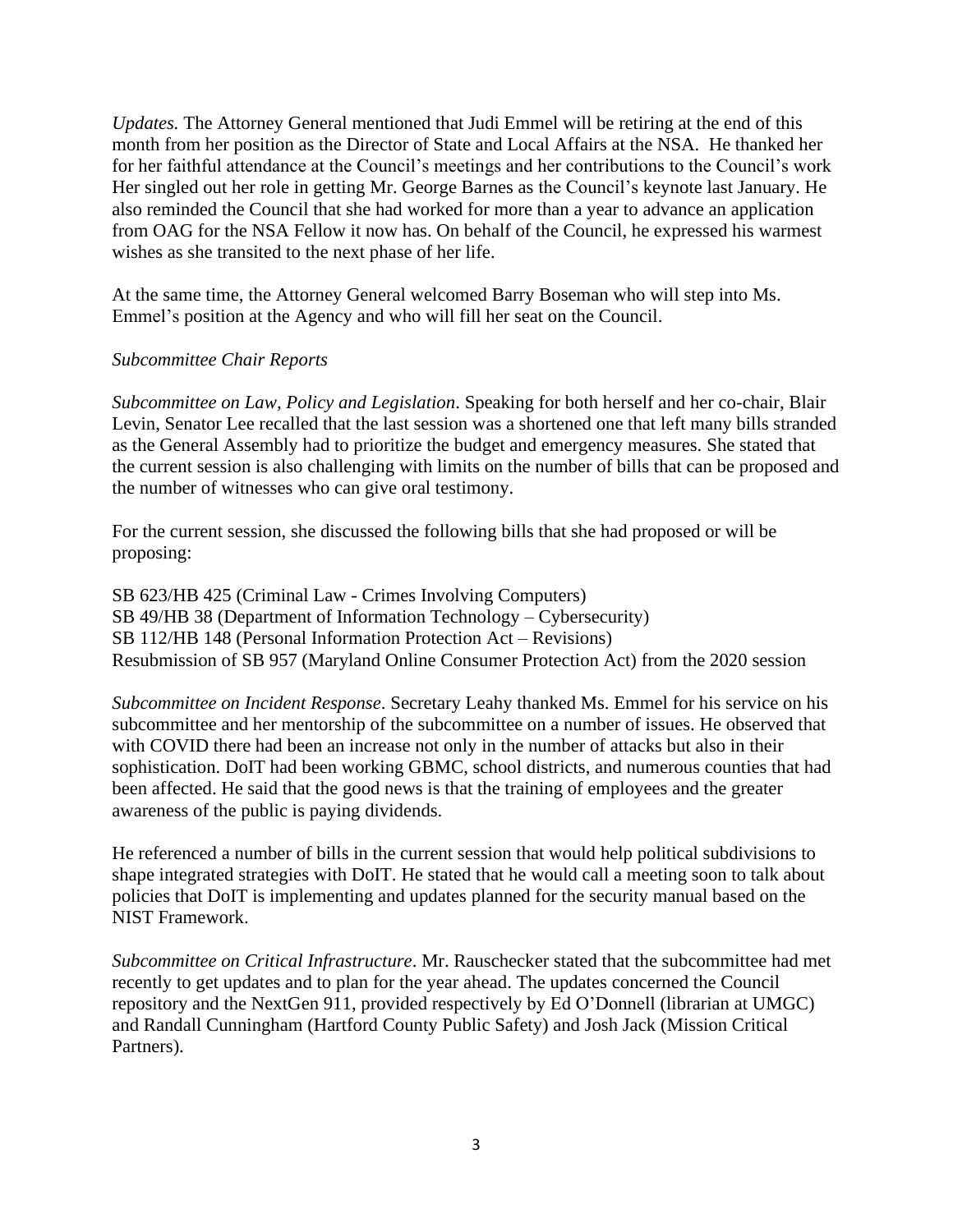Looking to the year ahead, Mr. Rauschecker explained that Laura Corcoran presented her workplan for her research on electric utilities serving Maryland. Her research will culminate in policy recommendations for the Council. He noted that members of the subcommittee were already engaged with Ms. Corcoran to provide documentary resources and perspective.

*Subcommittee on Education and Workforce Development*. Senator Hester noted that like Senator Lee she had a number of bills that did not make it out of session last year because of the circumstances. She was pleased to announce, however, that one of those bills (SB 724 [Maryland State IT Hiring Act]) had actually been materially implemented by DoIT over the last year.

For the current session, she mentioned several bills related to cybersecurity that she had introduced or reintroduced:

- SB 69 (Maryland Emergency Management Agency Cybersecurity Coordination and Operations Office – Establishment)
- SB 231 (Public Health Cyber Safety Handbook Handbook Development and Publication)
- SB 412/HB 84 (Right to Repair)

She stated that a fourth bill, focused on cybersecurity workforce development, would be forthcoming: The Cybersecurity Workforce Employment Act of 2021.

*Subcommittee on Economic Development*. Ms. Leong-hong started her comments by noting that her members were feeling the pain of the economic contraction but are focused on ways to move forward. At the last meeting, she asked members to talk about how COVID had affected their efforts to grow and support the cyber sector in Maryland and what they were thinking about the future. This included representatives from the Maryland Chamber of Commerce, Fort Meade Alliance, the Cybersecurity Association of Maryland, the Maryland Department of Commerce, TEDCO, the Maryland Tech Council, and small business.

Two common themes were an increase in communication to their members to help them through the contraction (e.g., how to apply for PPP) and a turn toward workforce development initiatives, including how to transition nontechnical workers into technical jobs and how to build the K12 pipeline in STEM fields. She mentioned a report by the Fort Meade Alliance in connection with the latter.

She noted that there was also discussion of changes in state policy, such as more emphasis on 'buy Maryland' incentives to help struggling businesses in the State. For the next meeting, she asked the subcommittee members to come back with other ideas to move forward that might develop into legislative proposals for 2022.

*Subcommittee on Public Affairs and Outreach*. Sue Rogan noted that the subcommittee has organized a webinar on October 22 with Joseph Carrigan from John Hopkins Security Institute

*Subcommittee on Public and Community Outreach*. Ms. Sue Rogan stated that the subcommittee organized a webinar with the support of the Attorney General's Office on cybersecurity and small business with Joseph Carrigan from Johns Hopkins University. She thanked Dr. Tony